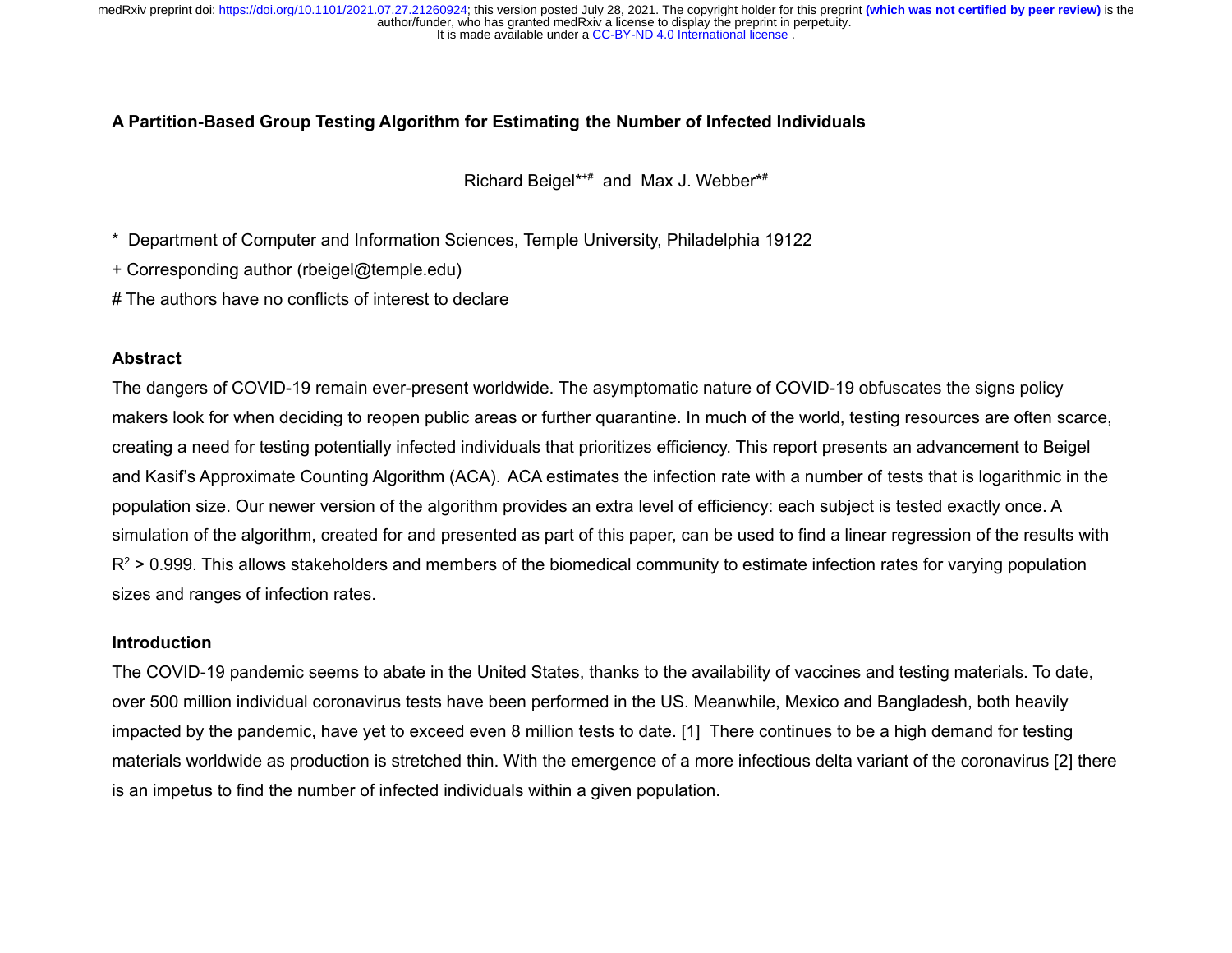Group disease testing has been used to find the set of positives in a testing population while reducing the tests used since the method was canonized by Dorfman in World War II: testing prospective draftees for syphilis antigens. If the samples from a group of individuals are pooled, and a group tests negative, then those individuals are all negative. In cases where disease rates are low, most of the negatives can be identified easily with few tests. Group testing is therefore an economical alternative to individual testing in these cases. [3,4,5,6]

Scientists in the United States, Israel and Germany have been using group testing since 2020 to detect the presence of COVID-19 in test groups. Computer-ran algorithms have helped to mitigate the challenges to identification presented by multiple infected individuals. [7] One goal of such an algorithm is to count approximately the number of infected individuals using probabilistic sampling. [8,9,10].

In 2020, Beigel and Kasif presented a first version of the Approximate Counting Algorithm (**ACA**): a probabilistic group testing algorithm. This methodology is used to estimate the number of infections by selecting randomly and testing groups of pooled blood samples of varying sizes. [11]

We present a new version of the ACA algorithm which tests each subject exactly once. Then, we simulate both versions of the algorithm.

### **Theory**

We will show how  $\lceil \log_2(n+1) \rceil$  number of tests can be used to approximate the number of infected individuals.

Consider a set S of n test subjects, labeled 1 through n. A small number, k, of those are infected. The subjects are randomly assigned to sets or groups in one of two ways:

- **ACAI:** Sample, randomly (as with a Fisher-Yates "out of a hat" shuffle) with replacement, independent subsets of size [n/2],  $[n/4]$ ,  $[n/8]$ ,  $[n/16]$ , ..., 1.
- **ACAP:** Randomly partition into subsets of size [n/2], [|n/2|/2], [|n/4|/2], [|n/8|/2], [|n/16|/2], ..., 1.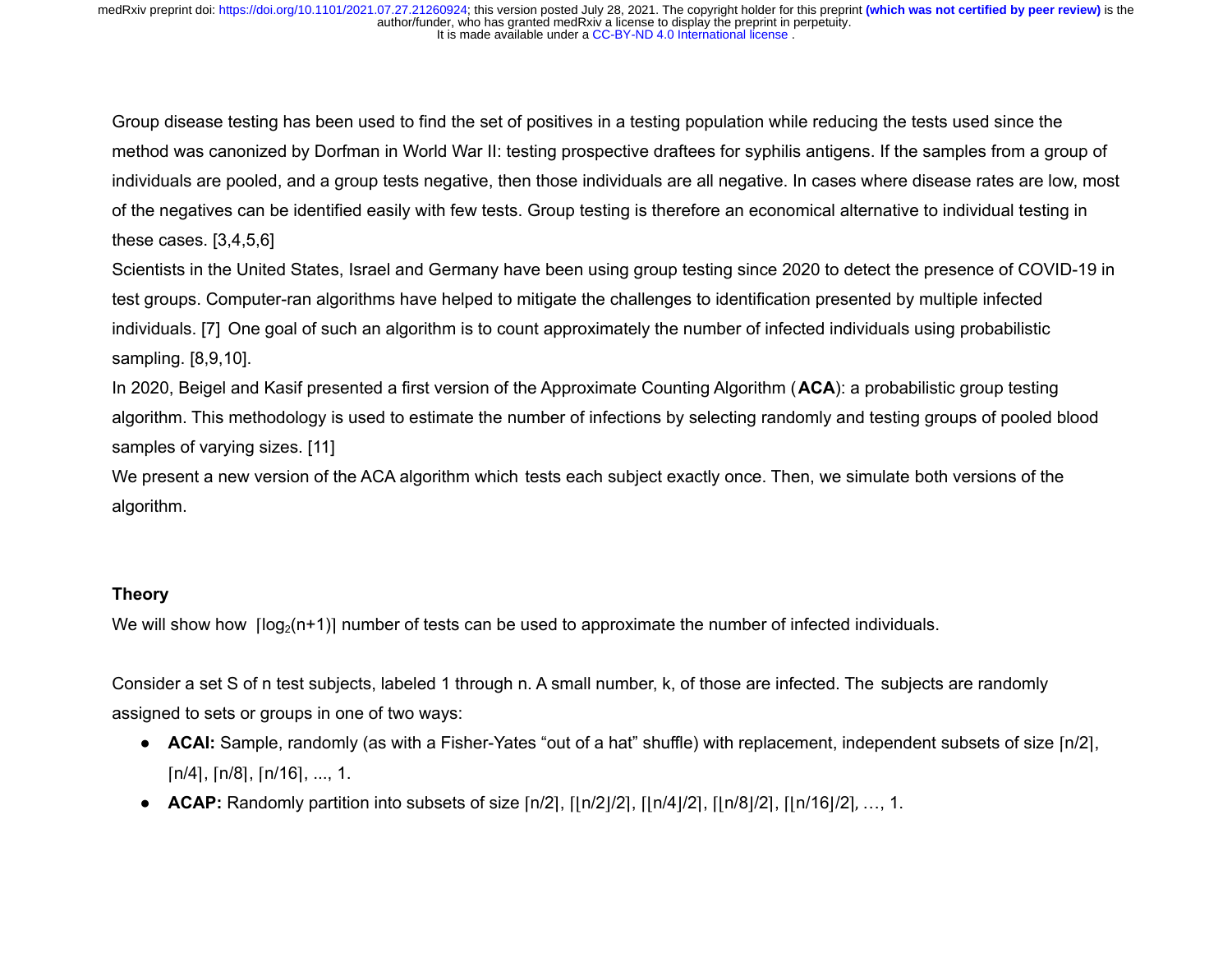In both cases, test all groups, and count the number of groups where one or more members test positive. The random variable Y denotes the number of positive groups. For ACAI, it has been proved that the Expected Value of 2<sup>Y</sup> is θ(k). [11] However, the lack of independence makes ACAP hard to analyze mathematically. Instead we verify that relation experimentally and use linear regression to obtain an estimator for k.

Like ACAI, ACAP performs  $\lceil \log_2(n+1) \rceil$  tests in parallel.

# **Simulation Composition**

The simulation we used to test the efficacy of the algorithm was written in Perl, and consisted of 4 different files:

- **generateTestData.pl** generates a .csv file with rows of binary strings. Each row is n bits long, and k of those bits are 1s (representing infected individuals). The remaining zeros represent the uninfected. The positions of the 1s and 0s are randomly determined.
- **ACAI.pl** runs a trial of ACAI for each row of the csv file, returning the sample mean of Y and 2<sup>Y</sup>.
- **ACAP.pl** runs a trial of ACAP for each row of the csv file, returning the sample mean of Y and 2<sup>Y</sup>.
- **driver.pl** is responsible for running generateTestData.pl and either ACAI.pl or ACAP.pl for a range of k values. Its output is a .csv file containing a record of the sample mean and sample variance of Y and  $2^{\gamma}$  for every k.

Using Excel we will graph the recorded k values versus the sample mean(2<sup>Y</sup>) for each algorithm, compare the accuracy of both ACA variants, and determine how closely  $E(2^{\gamma})$  and k are correlated using a linear regression.

The parameters used are n = 1023, and trials per k = 10000. The range of k values used are 1 to 50 (about 0% to 5% infection rate).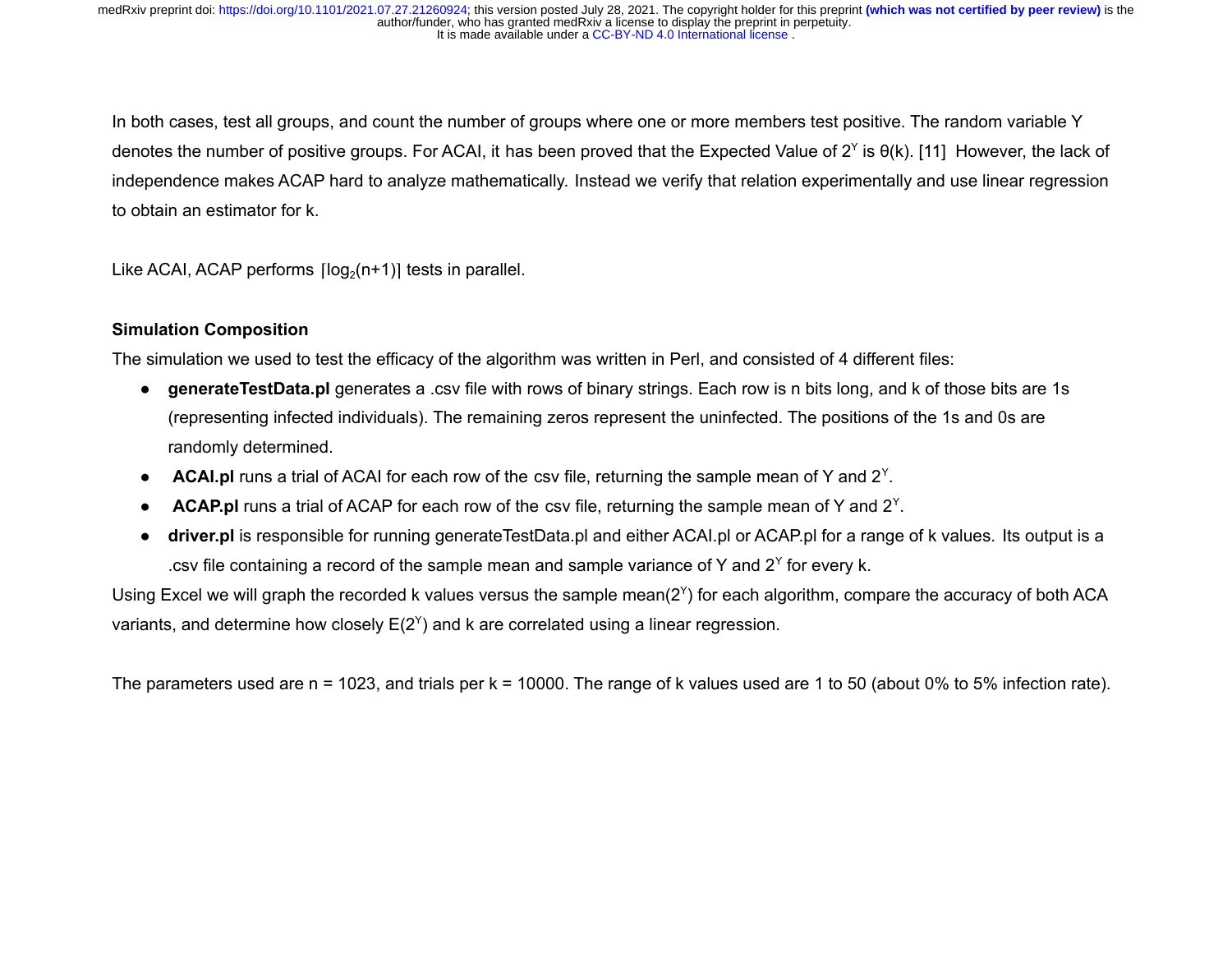**Results**





As demonstrated in the figure above, there is a strong correlation between k and the Sample Mean(2<sup>Y</sup>). There are no outliers. The linear regressions of both algorithms have acceptable R-values of .9998 and .9996, respectively. This suggests either of these linear equations would be useful estimators for k at low (<5%) infection rates.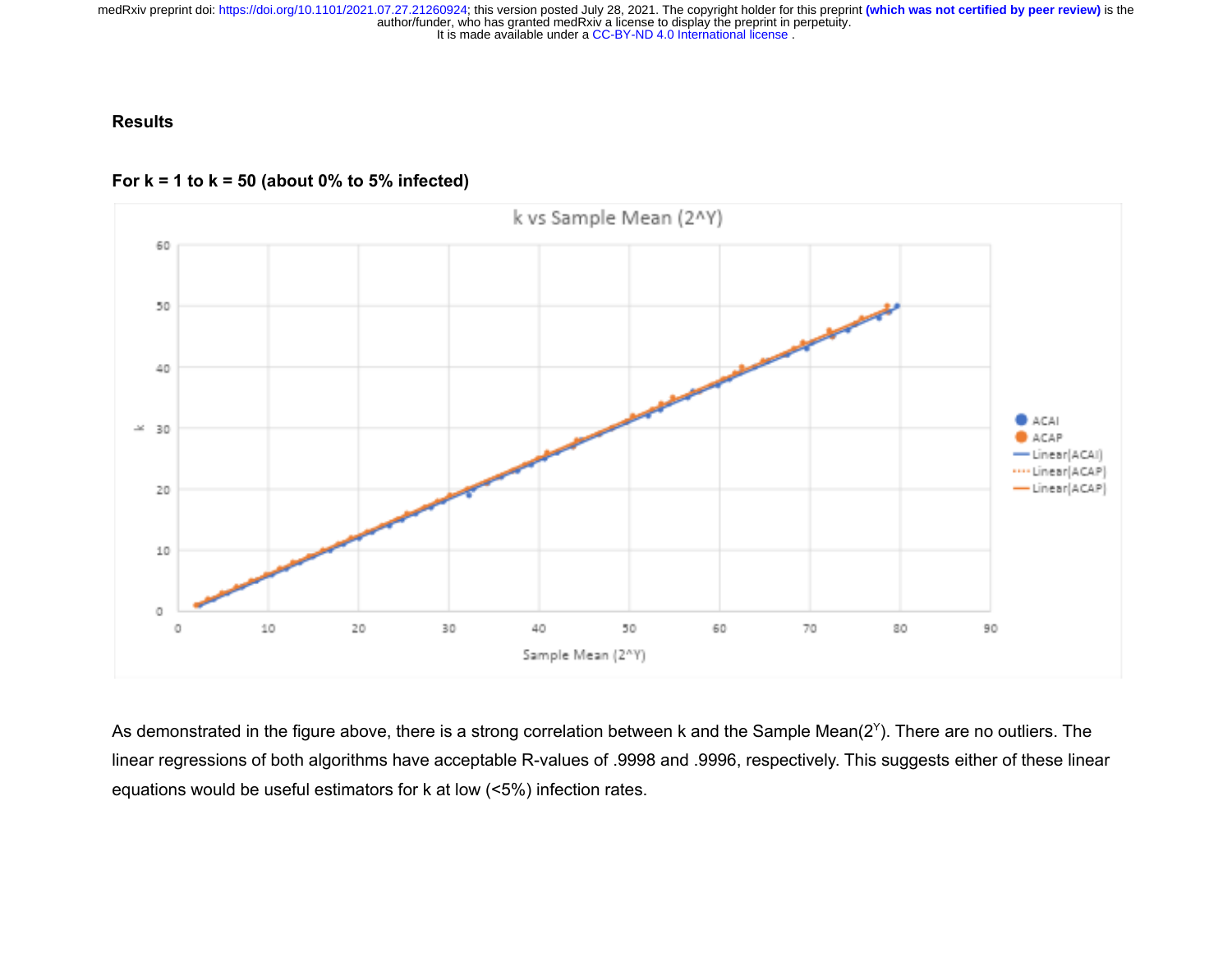**For k=1 to k =100 (about 0% to 10% infected)**



When we widen the range of values, the R-squared values decrease somewhat, with both linear regressions looking equally effective with an R-squared value of .9995. The trendline is tightest bound around the middle of the graph. Despite this, the correlation is still strong throughout. These formulae would be acceptable estimators for k, but it's worth noting how the linear formulae differ between the 1 to 50 and 1 to 100 ranges for k. Both the multiplicative and additive constants are higher.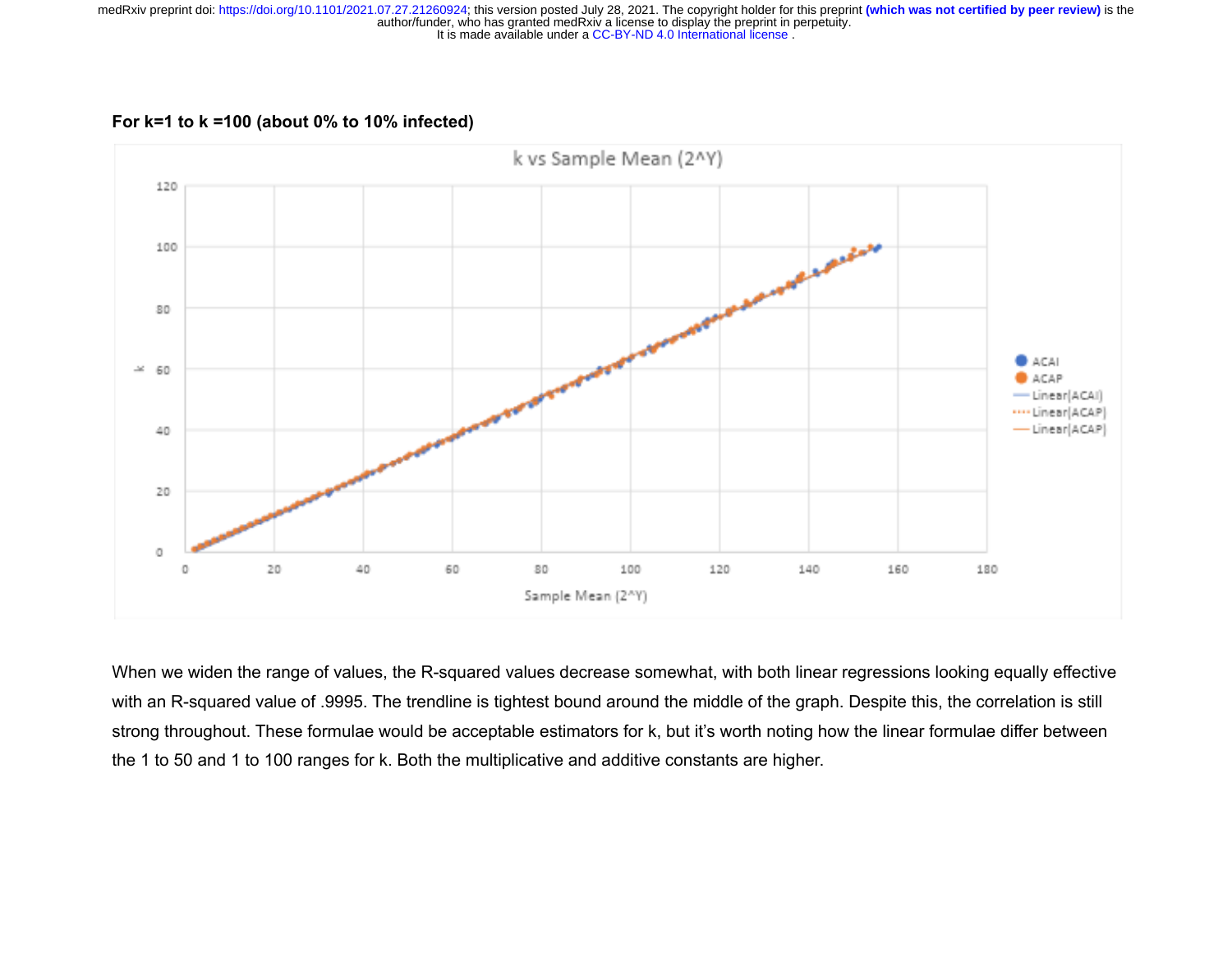# **Discussion**

The COVID-19 pandemic remains ever-present in humanity's concern worldwide. Approximating the number of infected individuals can inform decision-makers responsible for reducing the spread of COVID-19. For example, an approximate count can be the tipping point for whether schools reopen in-person or live events are held. This form of batch testing can be both economical and revelatory. While EY in this case was a useful estimator for log<sub>2</sub>(k), E(2<sup>Y</sup>) is biased. Exponentiating the relationship between EY and log<sub>2</sub>(k) will not yield directly useful results. <u>I</u>t was the linear regression of k versus 2<sup>Y</sup> that proved to be the best estimator for k. Detecting the presence of the disease as early as possible coincides with the goal to approximately count the infected at low prevalence.

The code used for this simulation can be freely accessed and downloaded at <https://github.com/maxjwebber/covidcounting>. Users should install Perl, move the files to the same directory and run driver.pl with the following command line parameters. Usage is:

driver.pl -n [number of subjects] (required) -kmin [smallest number of infected] (optional) -kmax [largest number of infected] (optional) -trialsperk [number of trials to average for each number of infected] (optional) .

For example, driver.pl -n 1023 -kmin 1 -kmax 50 -trialsperk 10000

We recommend a lowest k value of 0 or 1 for the best fit (the program will warn a user who uses a different value). A pair of csv files, ACAP\_results.csv and ACAI\_results.csv will be created with the results of the individual k values, and the linear regression formulae will be written to linear regression.csv along with the R-squared values for each. Use the formula that corresponds to the algorithm you use in the lab.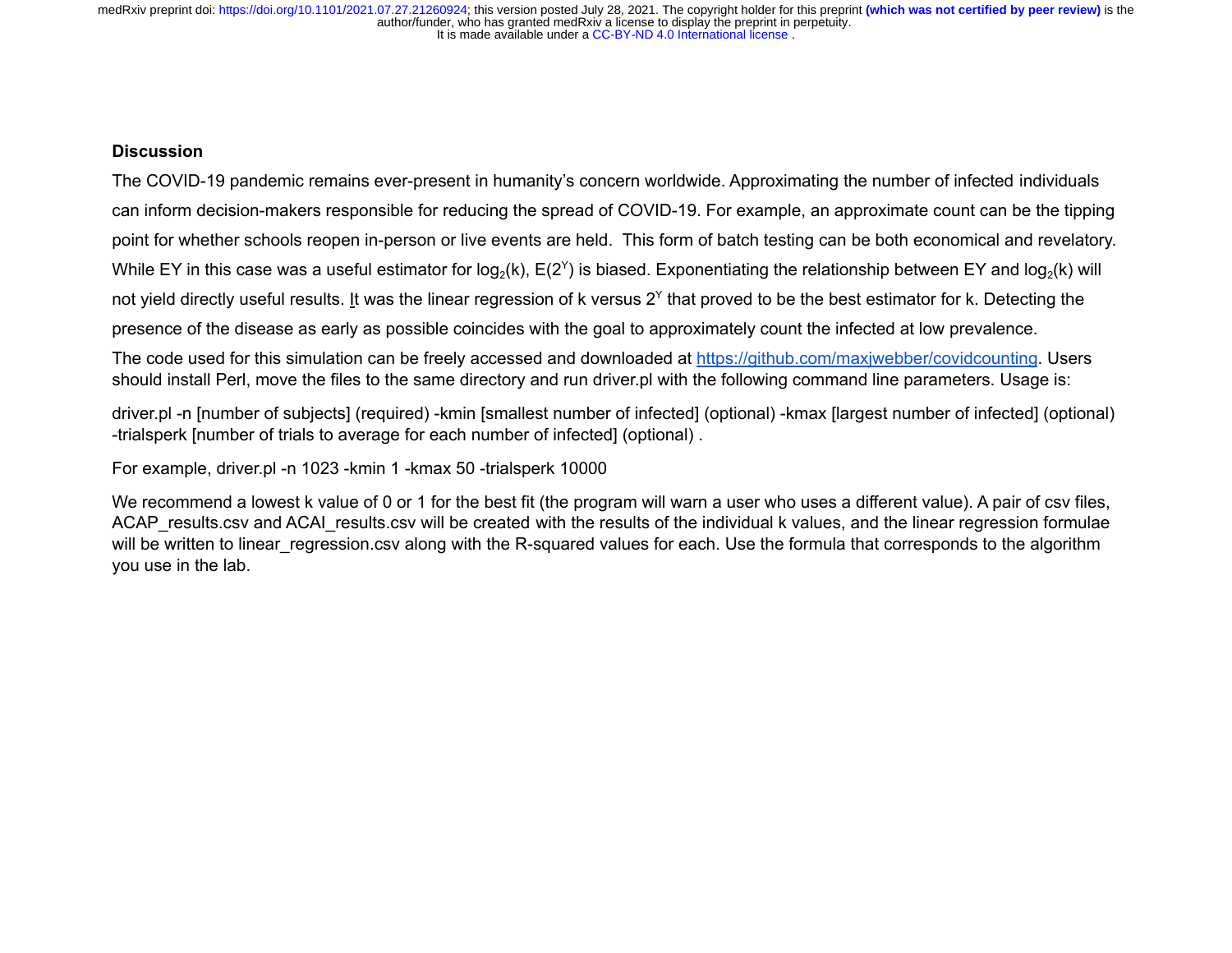# **REFERENCES**

- 1. Worldometer. (July 14, 2021). Number of coronavirus (COVID-19) tests performed in the most impacted countries worldwide as of July 14, 2021\* [Graph]. In Statista. Retrieved July 14, 2021, from https://www.statista.com/statistics/1028731/covid19-tests-select-countries-worldwide/
- 2. Doucleff, M. (2021, July 8). *The Delta Variant Isn't Just Hyper-Contagious. It Also Grows More Rapidly Inside You*. NPR. [https://www.npr.org/sections/goatsandsoda/2021/07/08/1013794996/why-the-delta-variant-is-so-contagious-a-new-study-sheds](https://www.npr.org/sections/goatsandsoda/2021/07/08/1013794996/why-the-delta-variant-is-so-contagious-a-new-study-sheds-light) [-light](https://www.npr.org/sections/goatsandsoda/2021/07/08/1013794996/why-the-delta-variant-is-so-contagious-a-new-study-sheds-light)
- 3. Analysis and Applications of Adaptive Group Testing Methods for COVID-19 Cassidy Mentus, Martin Romeo, Christian DiPaola, medRxiv 2020.04.05.20050245; doi: <https://doi.org/10.1101/2020.04.05.20050245> [Google Scholar](https://www.medrxiv.org/lookup/google-scholar?link_type=googlescholar&gs_type=article&q_txt=Analysis+and+Applications+of+Adaptive+Group+Testing+Methods+for+COVID-19+Cassidy+Mentus%2C+Martin+Romeo%2C+Christian+DiPaola%2C+medRxiv+2020.04.05.20050245%3B+doi%3A+https%3A%2F%2Fdoi.org%2F10.1101%2F2020.04.05.20050245)
- 4. Evaluation of Group Testing for SARS-CoV-2 RNA, Nasa Sinnott-Armstrong, Daniel Klein, Brendan Hickey, medRxiv 2020.03.27.20043968; <https://doi.org/10.1101/2020.03.27.20043968>

[Google Scholar](https://www.medrxiv.org/lookup/google-scholar?link_type=googlescholar&gs_type=article&q_txt=Evaluation+of+Group+Testing+for+SARS-CoV-2+RNA%2C+Nasa+Sinnott-Armstrong%2C+Daniel+Klein%2C+Brendan+Hickey%2C+medRxiv+2020.03.27.20043968%3B+https%3A%2F%2Fdoi.org%2F10.1101%2F2020.03.27.20043968)

- 5. Combinatorial Group Testing and Its Applications, Ding-Zhu Du et al., World Scientific, 1999 [Google Scholar](https://www.medrxiv.org/lookup/google-scholar?link_type=googlescholar&gs_type=article&q_txt=Combinatorial+Group+Testing+and+Its+Applications%2C+Ding-Zhu+Du+et+al.%2C+World+Scientific%2C+1999)
- 6. Group testing: an information theory perspective. Matthew Aldridge, Oliver Johnson, Jonathan Scarlett, Survey, Foundations and Trends in Communications and Information Theory: Vol. 15: No. 3–4, pp 196-392, 2019, arXiv:1902.06002. [Google Scholar](https://www.medrxiv.org/lookup/google-scholar?link_type=googlescholar&gs_type=article&q_txt=Group+testing%3A+an+information+theory+perspective.+Matthew+Aldridge%2C+Oliver+Johnson%2C+Jonathan+Scarlett%2C+Survey%2C+Foundations+and+Trends+in+Communications+and+Information+Theory%3A+Vol.+15%3A+No.+3%E2%80%934%2C+pp+196-392%2C+2019%2C+arXiv%3A1902.06002.)
- 7. Broadfoot, M. (2020, May 13). *Coronavirus Test Shortages Trigger a New Strategy: Group Screening*. Scientific American. https://www.scientificamerican.com/article/coronavirus-test-shortages-trigger-a-new-strategy-group-screening2/